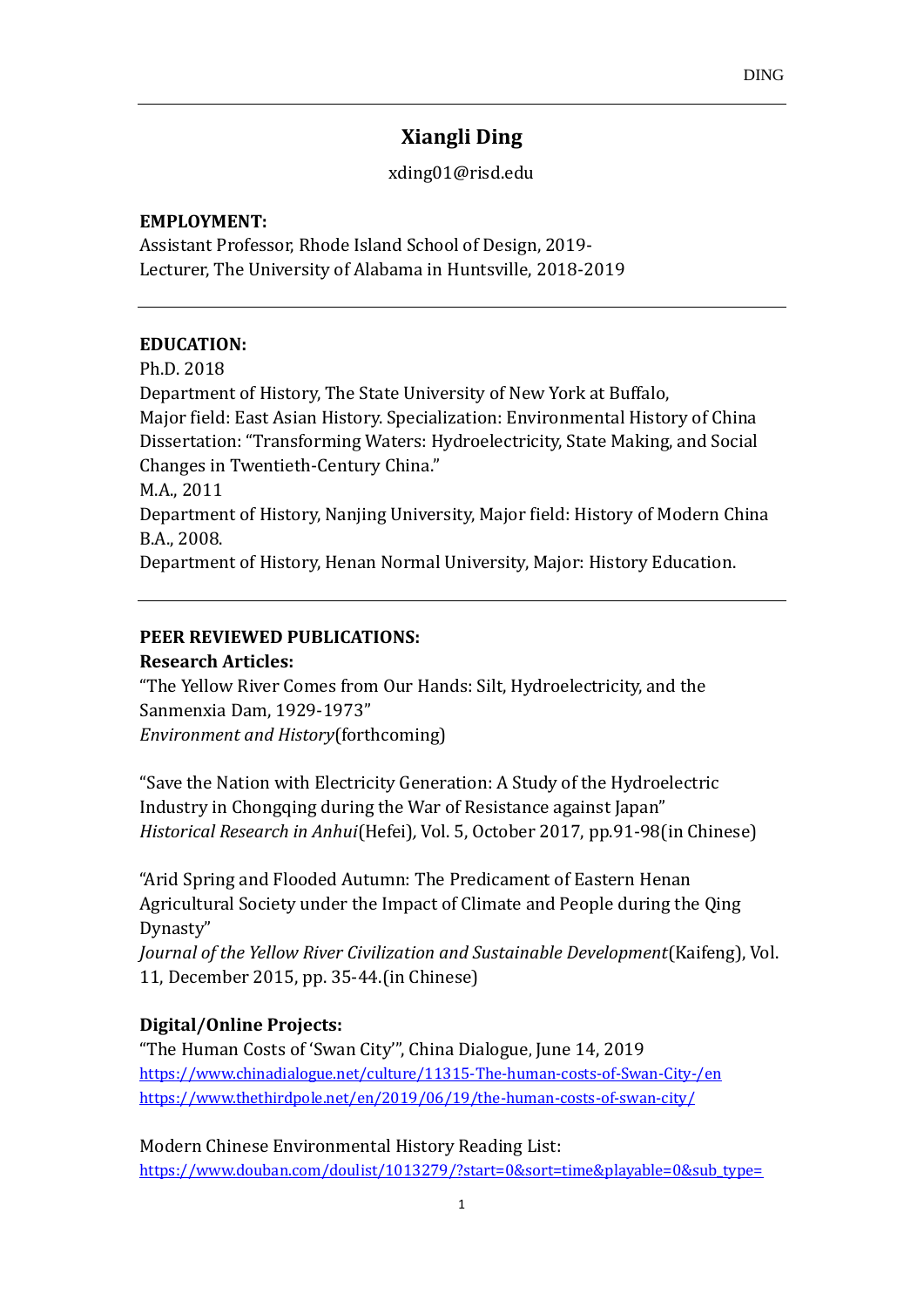# **Book Reviews:**

"Review of Gregory Rohlf, *Building New China, Colonizing Kokonor: Resettlement to Qinghai in the 1950s." Twentieth Century China* (forthcoming in October, 2019)

"As Long as the Water is Under Control, the State is Under Control: Review of David A. Pietz, *The Yellow River: The Problem of Water in Modern China*" *Modern Chinese History Studies*(Beijing), Vol.6, December 2015, pp. 138-145.(in Chinese)

"Beyond Colonizing and Colonized: Review of Jun Uchida, *Brokers of Empire: Japanese Settler Colonialism in Korea, 1876-1945*" *Cheng Kung Journal of Historical Studies*(Taiwan), Vol.48, June 2015, pp. 281-290.(in Chinese)

"Gun, Fist, and the Imagination of Violence in Modern China: Review of William Rowe *Crimson Rain: Seven Centuries of Violence in a Chinese County*" *Historical Review*(Shanghai), Vol.1, February 2011, pp. 170-177.(in Chinese)

## **CONFERENCE PAPERS AND PRESENTATIONS:**

"Rivers Transformed by War: Hydropower Plants, Local Communities and the War of Resistance against Japan in Southwest China." On the Natural History of Destruction Workshop, Columbia University, Oct. 5, 2018 (Also presented at Our World of Water: Histories of the Hydrosphere

Conference, Georgetown University, November 4, 2017.)

"Silt, Dam, and Energy: Hydroelectric Power and the Sanmenxia Project, 1941-1973."

The Fourth Conference of East Asian Environmental History, Nankai University, October 26, 2017.

UCLA-SJTU-UChicago Summer Text and Translation Workshop: New Materials and Interdisciplinary Methods of Studying Twentieth-century Chinese History, Shanghai Jiao Tong University, July 16-22, 2017.

"'The Yellow River Coming from Our Hands': Hydroelectricity and the Sanmenxia Project on the Yellow River."

International Water History Association Annual Conference, Grand Rapids, MI, June 14, 2017.

"The Social and Environmental Consequences of the Sanmenxia Reservoir Displacement, 1956-1965."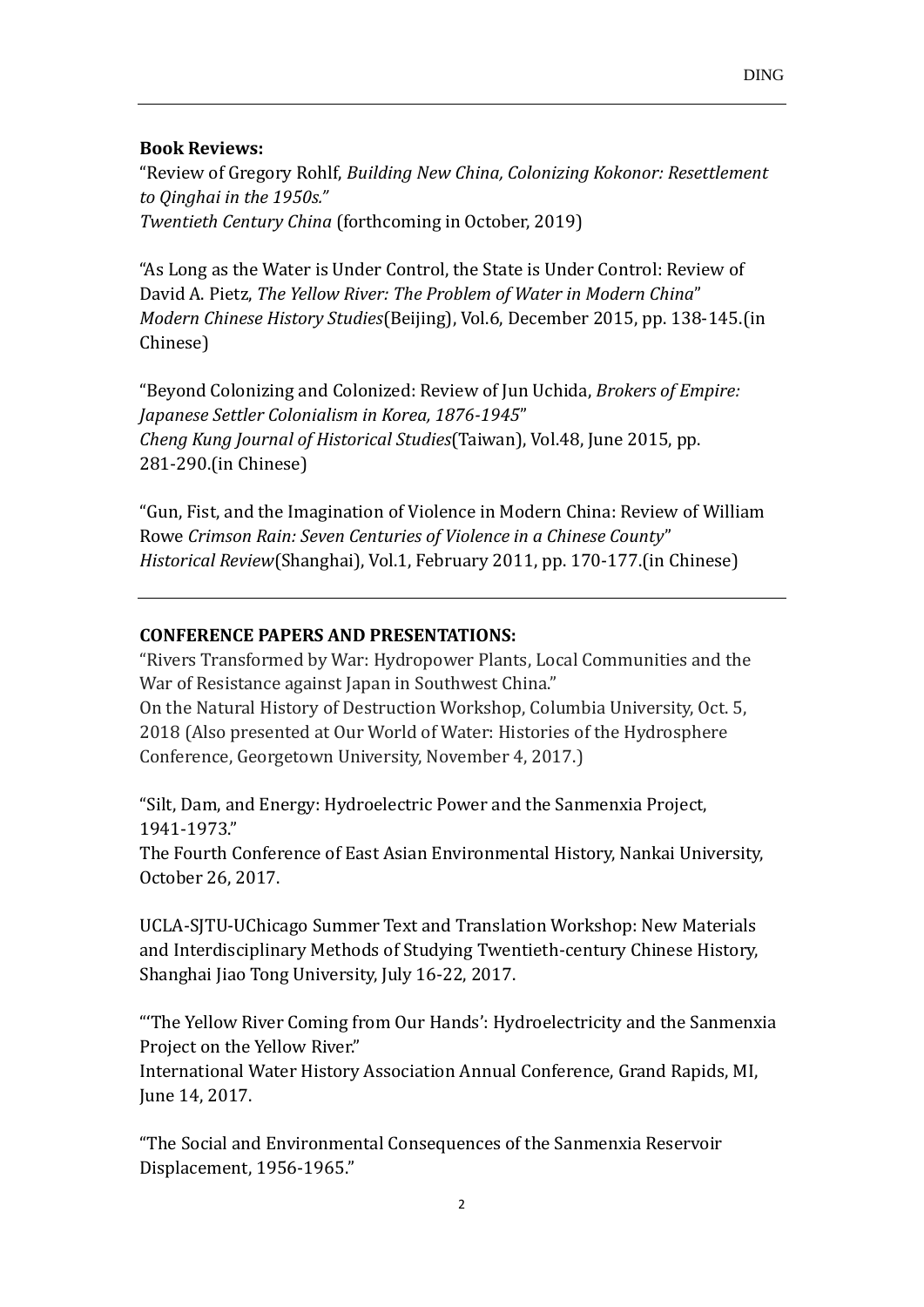New England Association for Asian Studies Annual Conference, Boston, MA, January 28, 2017.

"'A New Man-made Disaster': The War of Resistance against Japan and Hydroelectric Projects in Southwest China." New York Conference on Asian Studies, Utica, NY, September 24, 2016.

"Nowhere to Call Home: A Study of Land Reclamation and Resettlement Programs from Henan to Gansu in the Late 1950s."

The Theory and Practice of Environmental History: National Young Scholars Symposium, Beijing, June 19, 2015.

**"**Arid Spring and Flooded Autumn: The Yellow River and Local Society in Eastern Henan, 1644-1795."

The American Society for Environmental History Annual Conference, San Francisco, CA, March 14, 2014. Chinese version presented at the Sixth International Symposium on Yellow River Studies, Kaifeng, Henan, November 22, 2014.

"Green as Civilized: Forests in South and Central Manchuria, 1860-1945" Symposium on Urban China, Buffalo, NY, April 20, 2013.Also presented at the New York Conference on Asian Studies, Binghamton, NY, September 27, 2013.

"A History of Mills in China During the Late Imperial Period and the Early 20th Century."

New York Conference on Asian Studies, New Paltz, NY, September 29, 2012.

### **TEACHING EXPERIENCE:**

Rhode Island School of Design: Making of Modern East Asia (2019 Fall) Global Environmental History (2019 Fall)

The University of Alabama in Huntsville: HY 104 World History Since 1500 (Face to Face and Online) (2018/2019) HY399/HY598 Modern East Asian History(2018 Fall) HY399 Comparative Environmental History(2019 Spring)

The College at Brockport: HST 202 Modern World History (2017 Spring) HST 386 From Opium to Hiroshima (2017 Spring)

University at Buffalo: Teaching Assistant for: